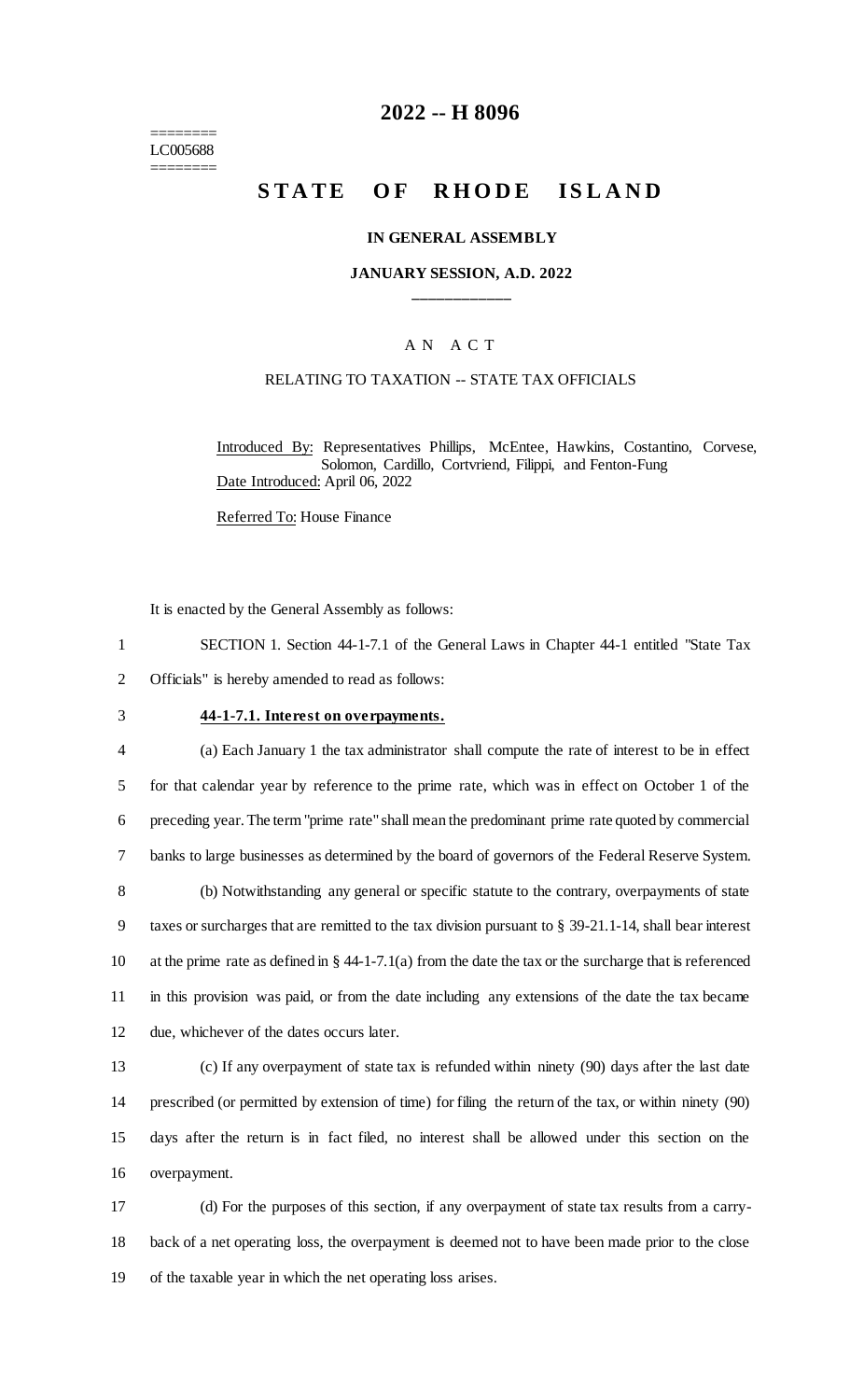- 1 (e) If any overpayment of a surcharge referenced in subsection (b) of this section is 2 refunded within ninety (90) days after notification of overpayment of the surcharge, no interest 3 shall be allowed under this section on the overpayment.
- 4 (f) Notwithstanding any provisions of the general laws to the contrary, the tax administer
- 5 shall waive interest and penalties on the taxable portion of each Paycheck Protection Program loan
- 6 taxed pursuant to  $\S\S 44-11-11(a)(1)(iv)$ , 44-14-11 and 44-30-12(b)(8) and forgiven during tax years
- 7 2020 and 2021; provided that, the tax on the portion is paid in full by March 31, 2022 for tax year
- 8 2020, and by March 31, 2023 for tax year 2021. The tax administer shall make available suitable
- 9 forms with instructions for making tax payments on the taxable portion of such forgiven Paycheck
- 10 Protection Program loans. The state will offer an option to corporations on the taxable portion of
- 11 each Paycheck Protection Program loan to pay the tax on a quarterly basis. In the event the entity
- 12 has already paid the tax, the entity may apply to the tax administrator for a rebate less the first
- 13 quarter tax of the Paycheck Protection Program loans.
- 14 SECTION 2. This act shall take effect upon passage.

#### ======== LC005688 ========